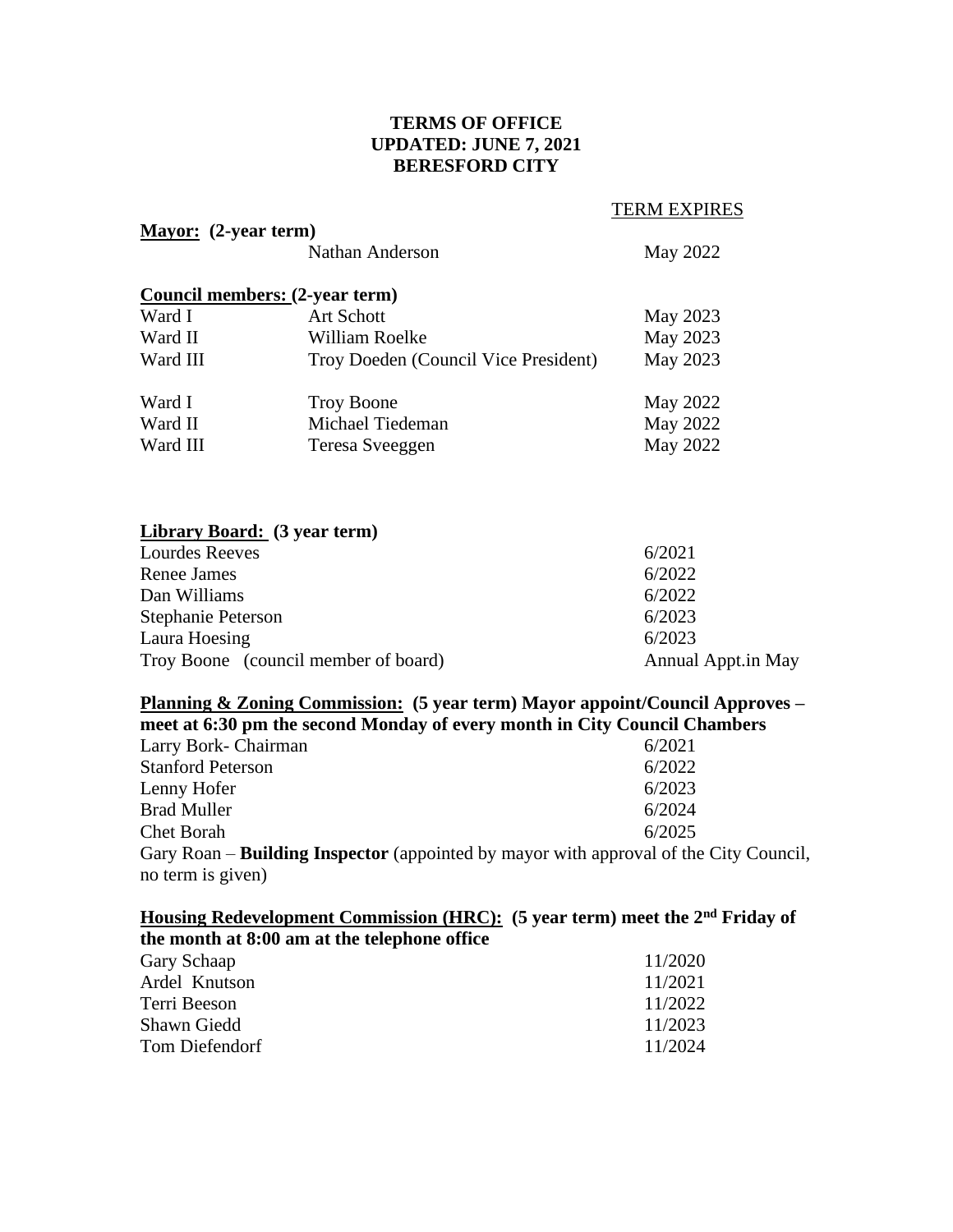| Beresford Economic Development Corporation (BEDCO): annual meeting 2 <sup>nd</sup> |  |  |  |
|------------------------------------------------------------------------------------|--|--|--|
| <b>Tuesday in October</b>                                                          |  |  |  |

|      | <u>Members</u> – $(4 \text{ year term})$ |  |  |  |         |
|------|------------------------------------------|--|--|--|---------|
| Open |                                          |  |  |  | 10/2017 |
| Open |                                          |  |  |  | 10/2018 |
| Open |                                          |  |  |  | 10/2019 |
| Open |                                          |  |  |  | 10/2020 |
|      |                                          |  |  |  |         |

Mayor & Councilmember's are also members as long as they are on the council

## **Board of Directors: (5 year term)**

| Phil Peterson (President)        | 10/2020      |
|----------------------------------|--------------|
| <b>Brad Antonson (Secretary)</b> | 10/2021      |
| Brian Field (Vice President)     | 10/2022      |
| Milt Ustad                       | 10/2023      |
| (Chamber President)              | 10/2024      |
| Teresa Sveeggen                  | Council Rep. |
| Nathan Anderson                  | Mayor        |
|                                  |              |

## **Ex-Officio Board Members**

City Administrator – Jerry Zeimetz City Attorney – Tom Frieberg First Savings Bank – Jamie Roth & Bret Peterson First Dakota Bank – Cory Worth & Doug Allerdings Wells Fargo Bank – Andy Jockheck

# **Beresford Cablevision**

President – Teresa Sveeggen VP – Troy Doeden Tres – Elaine Johsnon Sec. – Kathy Stuessi

City Administrator – Jerry Zeimetz Telephone Supt. – Austin Hansen Electric Supt. – Mike Antonson Street/Water/Sewer Supt. – Jeff Heidebrecht Golf/Park/Pool Supt. – Greg Bates Librarian – Jane Norling Chief of Police – Michael Schurch Liquor Store Manager – Maverick Ivarsen Clubhouse/Event Center Manager – Ben Reiter